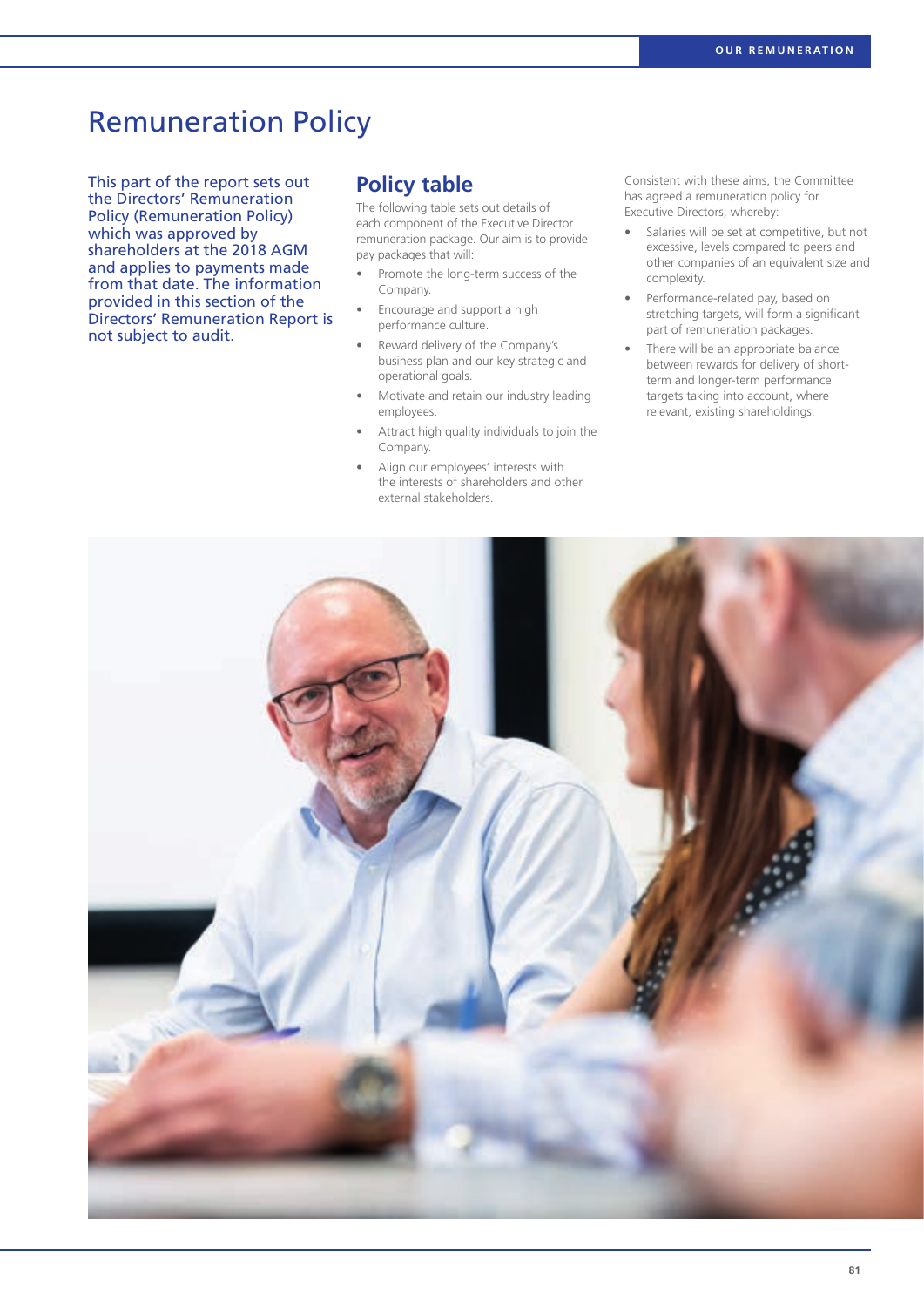### **EXECUTIVE DIRECTORS**

| <b>Purpose and link to</b><br>strategy                                                                                                                                                   | <b>Operation</b>                                                                                                                                                                                                                                                                                                                                                                                                                                                                                                                                                                 | <b>Maximum opportunity</b>                                                                                                                                                                                                                                                                                                                                                                                                                                                                                                                                                                                                                                                                                                                                                                                                                                                                                                                                                                             | <b>Performance conditions and</b><br>provisions for recovery of sums paid <sup>(1)</sup> |
|------------------------------------------------------------------------------------------------------------------------------------------------------------------------------------------|----------------------------------------------------------------------------------------------------------------------------------------------------------------------------------------------------------------------------------------------------------------------------------------------------------------------------------------------------------------------------------------------------------------------------------------------------------------------------------------------------------------------------------------------------------------------------------|--------------------------------------------------------------------------------------------------------------------------------------------------------------------------------------------------------------------------------------------------------------------------------------------------------------------------------------------------------------------------------------------------------------------------------------------------------------------------------------------------------------------------------------------------------------------------------------------------------------------------------------------------------------------------------------------------------------------------------------------------------------------------------------------------------------------------------------------------------------------------------------------------------------------------------------------------------------------------------------------------------|------------------------------------------------------------------------------------------|
| <b>Fixed pay</b>                                                                                                                                                                         |                                                                                                                                                                                                                                                                                                                                                                                                                                                                                                                                                                                  |                                                                                                                                                                                                                                                                                                                                                                                                                                                                                                                                                                                                                                                                                                                                                                                                                                                                                                                                                                                                        |                                                                                          |
| <b>BASE SALARY</b><br>To appropriately<br>recognise skills,<br>experience and<br>responsibilities and<br>attract and retain<br>talent by ensuring<br>salaries are market<br>competitive. | Generally reviewed annually with<br>any increase normally taking effect<br>from 1 January, although the<br>Committee may award increases at<br>other times of the year if it considers<br>it appropriate.<br>The review takes into consideration<br>a number of factors, including (but<br>not limited to):<br>The individual Director's role,<br>$\bullet$<br>experience and performance.<br>Business performance.<br>$\bullet$<br>Market data for comparable<br>$\bullet$<br>roles in appropriate pay<br>comparators.<br>Pay and conditions elsewhere in<br>the Group.         | No absolute maximum has<br>been set for Executive Director<br>base salaries. Current Executive<br>Director salaries are set out<br>in the Annual Report on<br>Remuneration section of this<br>Remuneration Report.<br>Any annual increase in salaries<br>is at the discretion of the<br>Committee taking into account<br>the factors stated in this table<br>and the following principles:<br>Salaries would typically be<br>$\bullet$<br>increased at a rate consistent<br>with the average salary<br>increase for UK employees.<br>Larger increases may be<br>$\bullet$<br>considered appropriate<br>in certain circumstances<br>(including, but not<br>limited to, a change in an<br>individual's responsibilities or<br>in the scale of their role or<br>in the size and complexity of<br>the Group).<br>Larger increases may also<br>$\bullet$<br>be considered appropriate if<br>a Director has been initially<br>appointed to their position<br>on the Board at a lower than<br>typical salary. | No performance conditions.<br>Malus and clawback provisions do not<br>apply.             |
| <b>BENEFITS</b><br>To provide market-<br>competitive benefits.                                                                                                                           | Benefits currently include company<br>car (or car allowance), income<br>protection insurance, private family<br>medical insurance, permanent<br>health insurance and life assurance<br>of four times annual salary. The<br>Committee has discretion to add<br>to or remove benefits provided to<br>Executive Directors.<br>Executive Directors are entitled<br>to reimbursement of reasonable<br>expenses. Executive Directors also<br>have the benefit of a qualifying third<br>party indemnity from the Company<br>as well as Directors' and Officers'<br>liability insurance. | There is no overall maximum as<br>the level of benefits depends<br>on the annual cost of providing<br>individual items in the relevant<br>local market and the individual's<br>specific role.                                                                                                                                                                                                                                                                                                                                                                                                                                                                                                                                                                                                                                                                                                                                                                                                          | No performance conditions.<br>Malus and clawback provisions do not<br>apply.             |
| <b>PENSION</b><br>To provide market-<br>competitive<br>retirement benefits.                                                                                                              | Current policy is for the Company<br>to contribute to the Group Pension<br>Plan, a personal pension scheme<br>and/or provide a cash allowance in<br>lieu of pension.                                                                                                                                                                                                                                                                                                                                                                                                             | Executive Directors receive a<br>pension-related contribution of<br>up to 15% of salary, reduced<br>from 20% under the previous<br>policy.                                                                                                                                                                                                                                                                                                                                                                                                                                                                                                                                                                                                                                                                                                                                                                                                                                                             | No performance conditions.<br>Malus and clawback provisions do not<br>apply.             |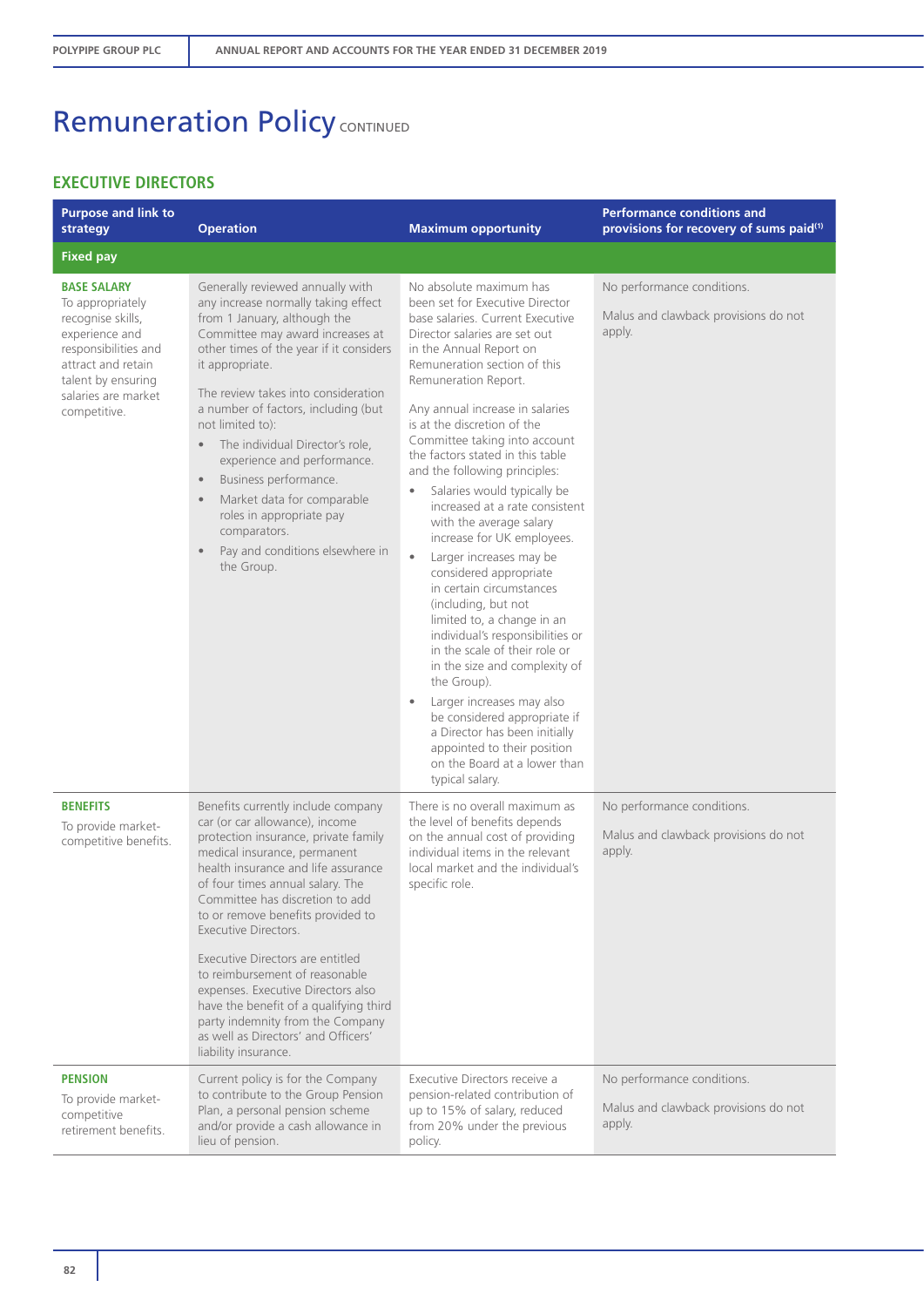| <b>Purpose and link to</b><br>strategy                                                                                                                                                                                             | <b>Operation</b>                                                                                                                                                                                                                                                                                                                                                                                                                                                                                                                                                                                                                                                                                                                                                                                                                                                                                                                                                                                                                                                                                                                                                                                                                                                     | <b>Maximum opportunity</b>                                                                                          | <b>Performance conditions and</b><br>provisions for recovery of sums paid <sup>(1)</sup>                                                                                                                                                                                                                                                                                                                                                                                                                                                                                                                                                                                                                                                                                                                                                                                                                                                                                                                                                                                                                                                                                                                                                                                                                                                                                                    |
|------------------------------------------------------------------------------------------------------------------------------------------------------------------------------------------------------------------------------------|----------------------------------------------------------------------------------------------------------------------------------------------------------------------------------------------------------------------------------------------------------------------------------------------------------------------------------------------------------------------------------------------------------------------------------------------------------------------------------------------------------------------------------------------------------------------------------------------------------------------------------------------------------------------------------------------------------------------------------------------------------------------------------------------------------------------------------------------------------------------------------------------------------------------------------------------------------------------------------------------------------------------------------------------------------------------------------------------------------------------------------------------------------------------------------------------------------------------------------------------------------------------|---------------------------------------------------------------------------------------------------------------------|---------------------------------------------------------------------------------------------------------------------------------------------------------------------------------------------------------------------------------------------------------------------------------------------------------------------------------------------------------------------------------------------------------------------------------------------------------------------------------------------------------------------------------------------------------------------------------------------------------------------------------------------------------------------------------------------------------------------------------------------------------------------------------------------------------------------------------------------------------------------------------------------------------------------------------------------------------------------------------------------------------------------------------------------------------------------------------------------------------------------------------------------------------------------------------------------------------------------------------------------------------------------------------------------------------------------------------------------------------------------------------------------|
| <b>Variable pay</b>                                                                                                                                                                                                                |                                                                                                                                                                                                                                                                                                                                                                                                                                                                                                                                                                                                                                                                                                                                                                                                                                                                                                                                                                                                                                                                                                                                                                                                                                                                      |                                                                                                                     |                                                                                                                                                                                                                                                                                                                                                                                                                                                                                                                                                                                                                                                                                                                                                                                                                                                                                                                                                                                                                                                                                                                                                                                                                                                                                                                                                                                             |
| <b>ANNUAL BONUS(2),(3)</b><br>To link reward to<br>key financial and<br>operational targets for<br>the forthcoming year.<br>Additional alignment<br>with shareholders'<br>interests through the<br>operation of bonus<br>deferral. | The Executive Directors are<br>participants in the annual bonus<br>plan which is reviewed annually<br>to ensure that bonus opportunity,<br>performance measures and targets<br>are appropriate and supportive of<br>the business plan.<br>No more than 75% of an Executive<br>Director's annual bonus is delivered<br>in cash following the release of<br>audited results and the remaining<br>amount is deferred into an award<br>over Company shares under the<br>Deferred Share Bonus Plan.<br>Deferred awards are usually<br>$\bullet$<br>granted in the form of<br>conditional share awards or nil-<br>cost options (and may also be<br>settled in cash).<br>Deferred awards usually vest<br>$\bullet$<br>in two equal tranches two<br>and three years after award<br>although may vest early on<br>leaving employment or on a<br>change of control (see later<br>sections).<br>An additional payment (in the<br>$\bullet$<br>form of cash or shares) may be<br>made in respect of shares which<br>vest under deferred awards to<br>reflect the value of dividends<br>which would have been paid on<br>those shares during the vesting<br>period (this payment may<br>assume that dividends had been<br>reinvested in Company shares<br>on a cumulative basis). | The maximum award that can<br>be made to an Executive Director<br>under the annual bonus plan is<br>125% of salary. | The bonus is based on performance<br>assessed over one year using appropriate<br>financial, operational and individual<br>performance measures.<br>The majority of the bonus will be<br>determined by measures of Group<br>financial performance.<br>A sliding scale of targets is set for each<br>Group financial measure with payout at<br>no more than 25% for threshold financial<br>performance increasing to 100% for<br>maximum performance.<br>The remainder of the bonus will be based<br>on financial, strategic or operational<br>measures appropriate to the individual<br>Executive Director.<br>Details of the bonus measures operating<br>each year will be included in the relevant<br>Annual Report on Remuneration. Any<br>bonus payout is ultimately at the discretion<br>of the Committee.<br>The cash bonus will be subject to recovery<br>and/or deferred shares will be subject to<br>withholding at the Committee's discretion<br>in exceptional circumstances where, within<br>three years of the bonus determination<br>or before the vesting of each tranche of<br>deferred shares, a material misstatement<br>or miscalculation comes to light which<br>resulted in an overpayment under the<br>annual bonus plan or if evidence comes<br>to light of material misconduct by an<br>individual or if evidence emerges of a<br>material health and safety breach. |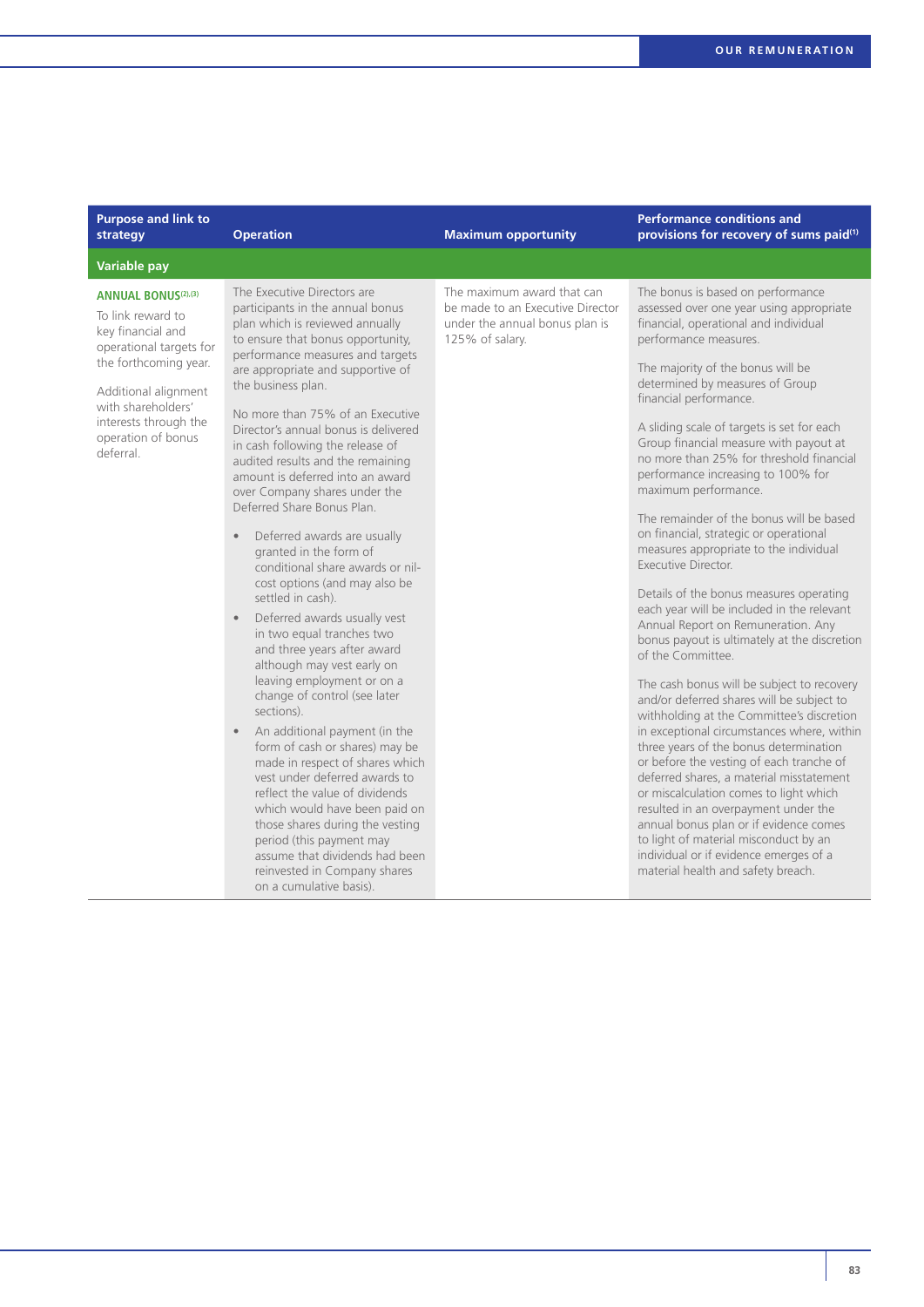| <b>Purpose and link to</b><br>strategy                                                                                                                                  | <b>Operation</b>                                                                                                                                                                                                                                                                                                                                                                                                                                                                                                                                                                                                                                                                                                                                                                                                                                                                                                                                                                                                          | <b>Maximum opportunity</b>                                                                                                                                                   | <b>Performance conditions and</b><br>provisions for recovery of sums paid <sup>(1)</sup>                                                                                                                                                                                                                                                                                                                                                                                                                                                                                                                                                                                                                                                                                                                                                                                                                                                                                                                                                                                                                                                                           |
|-------------------------------------------------------------------------------------------------------------------------------------------------------------------------|---------------------------------------------------------------------------------------------------------------------------------------------------------------------------------------------------------------------------------------------------------------------------------------------------------------------------------------------------------------------------------------------------------------------------------------------------------------------------------------------------------------------------------------------------------------------------------------------------------------------------------------------------------------------------------------------------------------------------------------------------------------------------------------------------------------------------------------------------------------------------------------------------------------------------------------------------------------------------------------------------------------------------|------------------------------------------------------------------------------------------------------------------------------------------------------------------------------|--------------------------------------------------------------------------------------------------------------------------------------------------------------------------------------------------------------------------------------------------------------------------------------------------------------------------------------------------------------------------------------------------------------------------------------------------------------------------------------------------------------------------------------------------------------------------------------------------------------------------------------------------------------------------------------------------------------------------------------------------------------------------------------------------------------------------------------------------------------------------------------------------------------------------------------------------------------------------------------------------------------------------------------------------------------------------------------------------------------------------------------------------------------------|
| Variable pay                                                                                                                                                            |                                                                                                                                                                                                                                                                                                                                                                                                                                                                                                                                                                                                                                                                                                                                                                                                                                                                                                                                                                                                                           |                                                                                                                                                                              |                                                                                                                                                                                                                                                                                                                                                                                                                                                                                                                                                                                                                                                                                                                                                                                                                                                                                                                                                                                                                                                                                                                                                                    |
| <b>LONG-TERM</b><br><b>INCENTIVE PLAN</b><br>$(LTIP)^{(3),(4)}$                                                                                                         | Awards are usually granted annually<br>under the LTIP to selected senior<br>executives.                                                                                                                                                                                                                                                                                                                                                                                                                                                                                                                                                                                                                                                                                                                                                                                                                                                                                                                                   | The maximum annual award<br>permitted under the LTIP is<br>shares with a market value (as                                                                                    | All LTIP awards granted to Executive<br>Directors must be subject to a<br>performance condition.                                                                                                                                                                                                                                                                                                                                                                                                                                                                                                                                                                                                                                                                                                                                                                                                                                                                                                                                                                                                                                                                   |
| To link reward to<br>key strategic and<br>business targets for<br>the longer term and<br>to align Executive<br>Directors' interests<br>with shareholders'<br>interests. | Individual award levels and<br>performance conditions on<br>which vesting will be dependent<br>are reviewed annually by the<br>Committee.<br>Awards may be granted as<br>conditional awards of shares, nil-<br>cost options (or, if appropriate, as<br>cash-settled equivalents).<br>Awards normally vest or become<br>exercisable at the end of a period<br>of at least three years following<br>grant although may vest early on<br>leaving employment or on a change<br>of control (see later sections). The<br>Committee has flexibility at its<br>discretion to add an additional<br>holding period after a performance<br>period before awards vest.<br>An additional payment (in the form<br>of cash or shares) may be made in<br>respect of shares which vest under<br>LTIP awards to reflect the value of<br>dividends which would have been<br>paid on those shares during the<br>vesting period (this payment may<br>assume that dividends had been<br>reinvested in Company shares on a<br>cumulative basis). | determined by the Committee)<br>of 200% of salary.<br>Each year the Committee<br>determines the actual award<br>level for individual senior<br>executives within this limit. | Vesting of Executive Directors' LTIP awards<br>would be dependent on measures which<br>could include Group earnings, return on<br>capital employed and total shareholder<br>return with the precise measures and<br>weighting of the measures determined by<br>the Committee ahead of each award.<br>Performance will usually be measured<br>over a performance period of at least<br>three years. For achieving a 'threshold'<br>level of performance against a<br>performance measure, no more than<br>25% of the portion of the LTIP award<br>determined by that measure will vest.<br>Vesting then increases on a sliding scale<br>to 100% for achieving a maximum<br>performance target.<br>LTIP awards will be subject to withholding<br>or recovery at the Committee's discretion<br>in exceptional circumstances where,<br>before the later of the vesting of an<br>award and the second anniversary of the<br>end of the performance period, a material<br>misstatement or miscalculation comes<br>to light or if evidence comes to light of<br>material misconduct by an individual or<br>if evidence emerges of a material health<br>and safety breach. |
| <b>SHARESAVE PLAN(3)</b><br>To create staff<br>alignment with the<br>Group and promote a<br>sense of ownership.                                                         | UK tax-approved monthly savings<br>scheme facilitating the purchase<br>of shares through share options at<br>a discounted exercise price by all<br>eligible UK employees.<br>Executive Directors are eligible to<br>participate on the same basis as                                                                                                                                                                                                                                                                                                                                                                                                                                                                                                                                                                                                                                                                                                                                                                      | Monthly savings limit of £500<br>(or such other limit as may be<br>approved from time to time<br>by HMRC) under all savings<br>contracts held by an individual.              | The Sharesave Plan is structured in<br>accordance with HMRC requirements<br>so has no performance conditions but<br>requires participants to make regular<br>contributions into a savings contract.<br>Malus and clawback provisions do not<br>apply.                                                                                                                                                                                                                                                                                                                                                                                                                                                                                                                                                                                                                                                                                                                                                                                                                                                                                                              |
| <b>SHARE OWNERSHIP</b><br><b>GUIDELINES</b><br>To create alignment<br>between the long-<br>term interests of<br><b>Executive Directors</b><br>and shareholders.         | other UK employees.<br>Executive Directors have been<br>required to build and maintain a<br>shareholding as a percentage of<br>salary in the form of shares in the<br>Company since Admission.<br>Executive Directors are expected<br>to achieve the shareholding<br>requirement within five years of an<br>individual becoming subject to the<br>requirement.                                                                                                                                                                                                                                                                                                                                                                                                                                                                                                                                                                                                                                                            | Following a review by the<br>Committee in 2017, the required<br>level was increased from 100%<br>to 200% of salary with effect<br>from 2018.                                 | Not applicable.                                                                                                                                                                                                                                                                                                                                                                                                                                                                                                                                                                                                                                                                                                                                                                                                                                                                                                                                                                                                                                                                                                                                                    |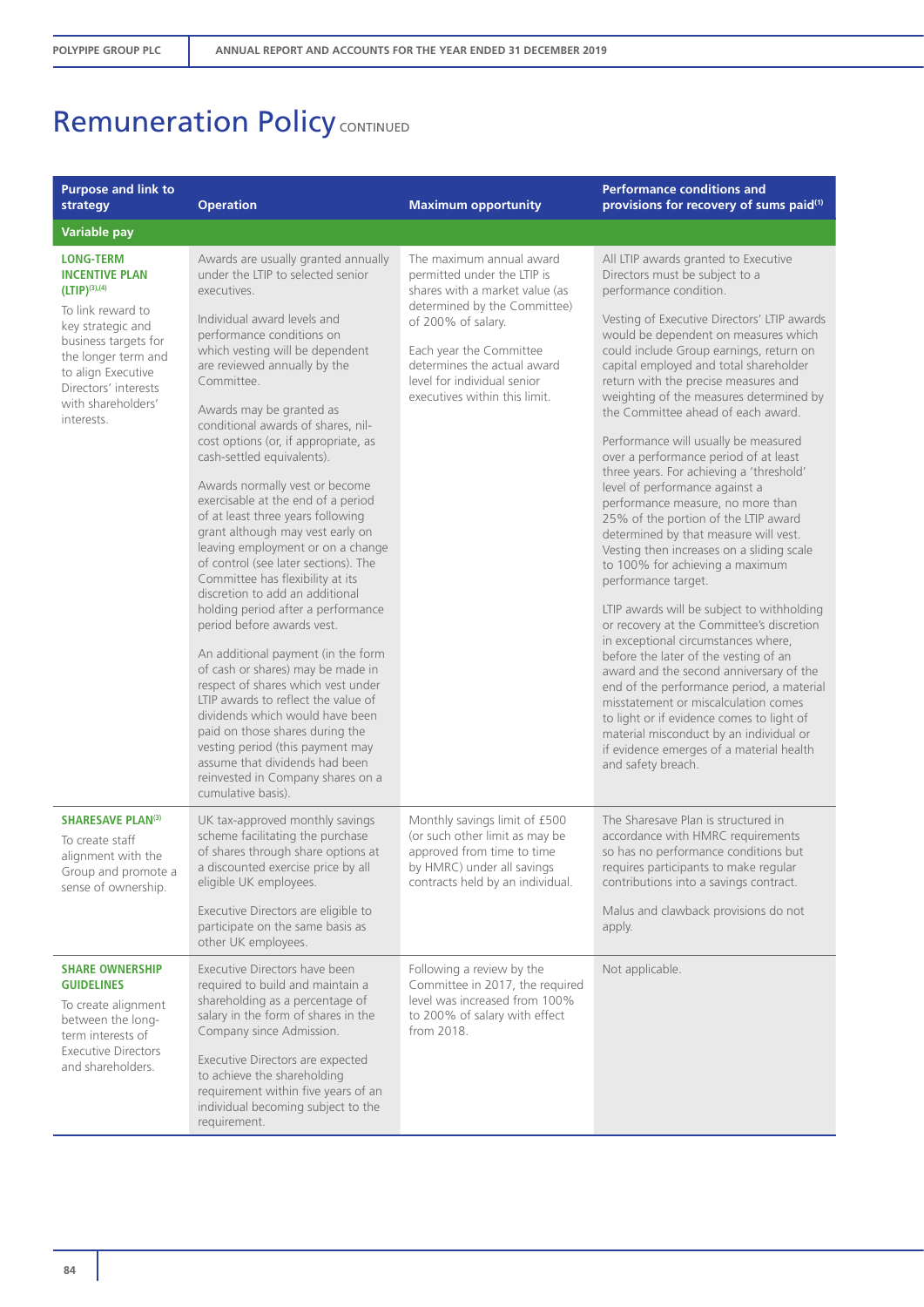#### NOTES TO TABLE:

- The Committee may amend or substitute any performance condition(s) if one or more events occur which cause it to determine that an amended or substituted performance condition would be more appropriate, provided that any such amended or substituted performance condition would not be materially less difficult to satisfy than the original condition (in its opinion). The Committee may also adjust the calculation of performance targets and vesting outcomes (for instance for material acquisitions, disposals or investments and events not foreseen at the time the targets were set) to ensure they remain a fair reflection of performance over the relevant period. In the event that the Committee was to make an adjustment of this sort, a full explanation would be provided in the next Directors' Remuneration Report.
- 2. Performance measures annual bonus. The annual bonus measures are reviewed annually and chosen to focus executive rewards on delivery of key financial targets for the forthcoming year as well as key strategic or operational goals relevant to an individual. Specific targets for bonus measures are set at the start of each year by the Committee based on a range of relevant reference points, including, for Group financial targets, the Group's business plan and are designed to be appropriately stretching.
- 3. The Committee may: (a) in the event of a variation of the Company's share capital, demerger, special dividend or dividend in specie or any other corporate event which it reasonably determines justifies such an adjustment, adjust; and (b) amend the terms of awards granted under the share schemes referred to above in accordance with the rules of the relevant plans. Share awards may be settled by the issue of new shares or by the transfer of existing shares. In line with prevailing best practice at the time this Remuneration Policy is approved, any issuance of new shares is limited to 5% of share capital over a rolling ten-year period in relation to discretionary employee share schemes and 10% of share capital over a rolling ten-year period in relation to all employee share schemes.
- 4. Performance measures LTIP. The LTIP performance measures will be chosen to provide alignment with our longer-term strategy of growing the business in a sustainable manner that will be in the best interests of shareholders and other key stakeholders in the Company. Use of earnings and return on capital employed measures would reward management for delivery of key financial measures of Company success that should result in sustainable value creation. Use of a total shareholder return measure would align management's interests with the interests of our shareholders. Targets are considered ahead of each grant of LTIP awards by the Committee, taking into account relevant external and internal reference points and are designed to be appropriately stretching.
- 5. The Committee reserves the right to make any remuneration payments and/or payments for loss of office (including exercising any discretions available to it in connection with such payments) notwithstanding that they are not in line with the policy set out above where the terms of the payment were agreed (i) before the 2015 AGM (the date the Company's first shareholder-approved Directors' Remuneration Policy came into effect); (ii) before the policy set out above came into effect, provided that the terms of the payment were consistent with the shareholder approved Remuneration Policy in force at the time they were agreed; or (iii) at a time when the relevant individual was not a Director of the Company and, in the opinion of the Committee, the payment was not in consideration for the individual becoming a Director of the Company. For these purposes 'payments' includes the Committee satisfying awards of variable remuneration and, in relation to an award over shares, the terms of the payment are 'agreed' at the time the award is granted.
- 6. The Committee may make minor amendments to the Remuneration Policy for regulatory, exchange control, tax or administrative purposes or to take account of a change in legislation, without obtaining shareholder approval for that amendment.

#### **NON-EXECUTIVE DIRECTORS**

| <b>Purpose and link to</b><br>strategy                                                                                                                                 | <b>Operation</b>                                                                                                                                                                                                                                                                                                                                                                                                                                                                                                                                                                                                                                                                                                                                                                                                                                                                            | <b>Maximum opportunity</b>                                                                                                                                                                                                                                                                                                                                                                                                                                                                             |
|------------------------------------------------------------------------------------------------------------------------------------------------------------------------|---------------------------------------------------------------------------------------------------------------------------------------------------------------------------------------------------------------------------------------------------------------------------------------------------------------------------------------------------------------------------------------------------------------------------------------------------------------------------------------------------------------------------------------------------------------------------------------------------------------------------------------------------------------------------------------------------------------------------------------------------------------------------------------------------------------------------------------------------------------------------------------------|--------------------------------------------------------------------------------------------------------------------------------------------------------------------------------------------------------------------------------------------------------------------------------------------------------------------------------------------------------------------------------------------------------------------------------------------------------------------------------------------------------|
| <b>NON-EXECUTIVE DIRECTOR</b><br>(NED) FEES<br>To appropriately recognise<br>responsibilities, skills<br>and experience by<br>ensuring fees are market<br>competitive. | NED fees comprise payment of an annual basic fee and<br>additional fees for further Board responsibilities such as:<br>Senior Independent Director<br>$\bullet$<br>Chair of Audit Committee<br>$\bullet$<br>Chair of Remuneration Committee<br>Employee engagement<br>$\bullet$<br>The Chairman of the Board receives an all-inclusive fee.<br>No NED participates in the Group's incentive<br>arrangements or pension plan or receives any other<br>benefits other than where travel to the Company's<br>registered office is recognised as a taxable benefit in<br>which case a NED may receive the grossed-up costs of<br>travel as a benefit. NEDs are entitled to reimbursement<br>of reasonable expenses.<br>Fees are reviewed annually.<br>NEDs also have the benefit of a qualifying third party<br>indemnity from the Company and Directors' and<br>Officers' liability insurance. | Fees are set at an appropriate level that is market<br>competitive and reflective of the responsibilities and<br>time commitment associated with specific roles.<br>No absolute maximum has been set for individual<br>NED fees. Current fee levels are set out in the Annual<br>Report on Remuneration section of this Remuneration<br>Report.<br>The Company's Articles of Association provide that the<br>total aggregate fees paid to the Chairman and NEDs<br>will not exceed £600,000 per annum. |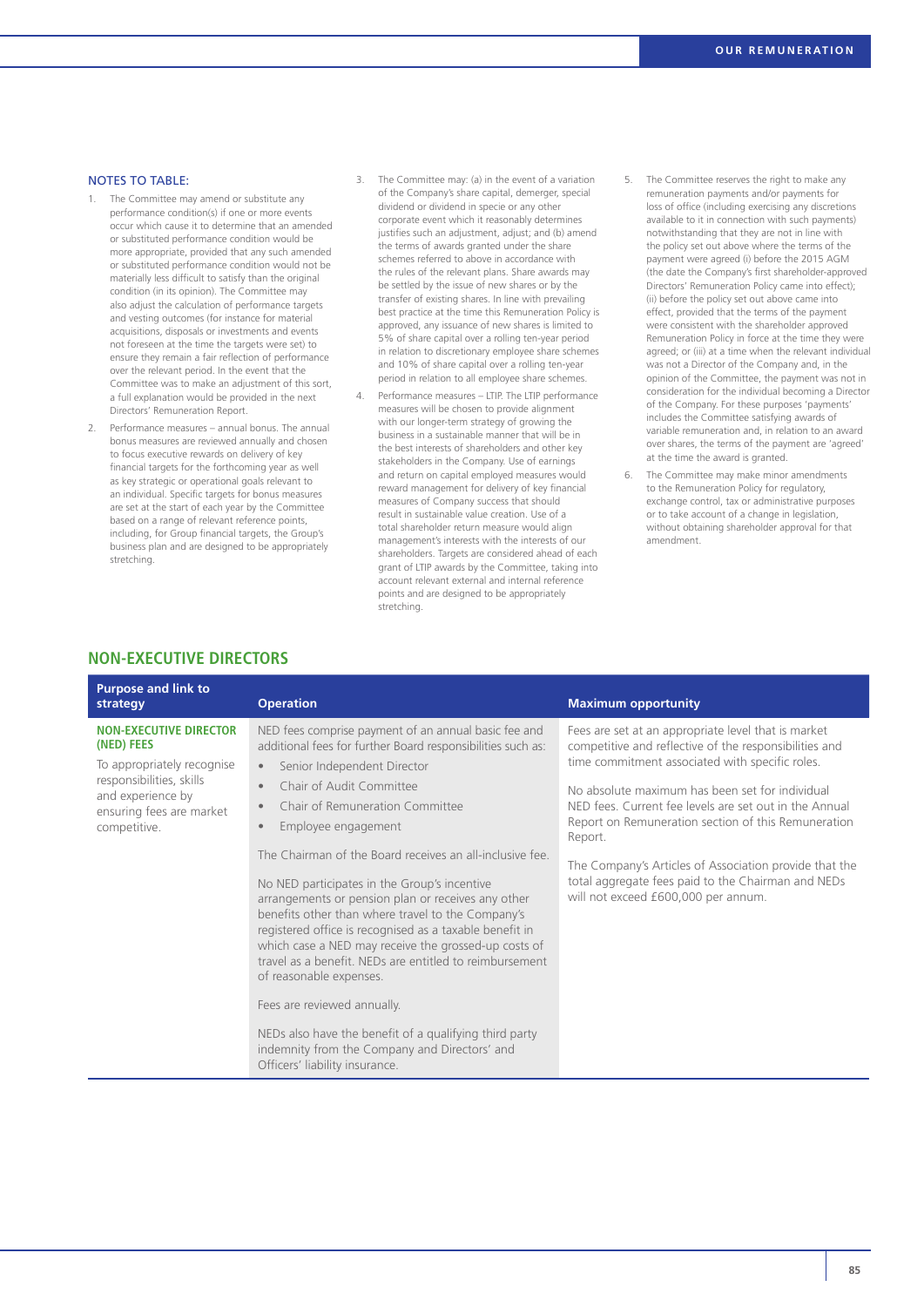## **Illustrations of application of remuneration policy**

The Implementation of Remuneration Policy in 2020 section of the Annual Report on Remuneration details how the Committee intends to implement the Remuneration Policy during 2020.

The charts below illustrate, in three assumed performance scenarios, the total value of the remuneration package potentially receivable by Martin Payne, Paul James and Glen Sabin in relation to 2020. This comprises salary and benefits plus an annual bonus of up to a maximum of 125% of salary for Martin Payne and 100% of salary for Glen Sabin and Paul James and an LTIP award of 125% of salary for Martin Payne and 100% of salary for Paul James and Glen Sabin.

The charts are for illustrative purposes only and actual outcomes may differ from that shown. LTIP awards have been shown at face value and also allowing for a 50% increase in share price under the maximum performance scenario. All-employee share plans have been excluded. The totals shown in the charts relate to the potential value receivable by the current Executive Directors in relation to 2020.

#### **POTENTIAL REMUNERATION OUTCOMES FOR THE EXECUTIVE DIRECTORS**

| <b>Assumed performance</b>                                                                                        | <b>Assumptions used</b>                                                                                                                                           |
|-------------------------------------------------------------------------------------------------------------------|-------------------------------------------------------------------------------------------------------------------------------------------------------------------|
| All performance scenarios (Fixed pay)<br>Consists of total fixed pay, including base salary, benefits and pension | Base salary – salary effective as at 1 January 2020<br>۰<br>Benefits – the value of benefits received in 2019 have been<br>included<br>• Pension $-15%$ of salary |
| Minimum performance (Variable pay)                                                                                | No pay-out under the annual bonus<br>۰<br>No vesting under the LTIP                                                                                               |
| Performance in line with expectations (Variable pay)                                                              | 50% of the maximum pay-out under the annual bonus<br>50% vesting under the LTIP<br>۰                                                                              |
| Maximum performance (Variable pay)                                                                                | 100% of the maximum pay-out under the annual bonus<br>100% vesting under the LTIP                                                                                 |

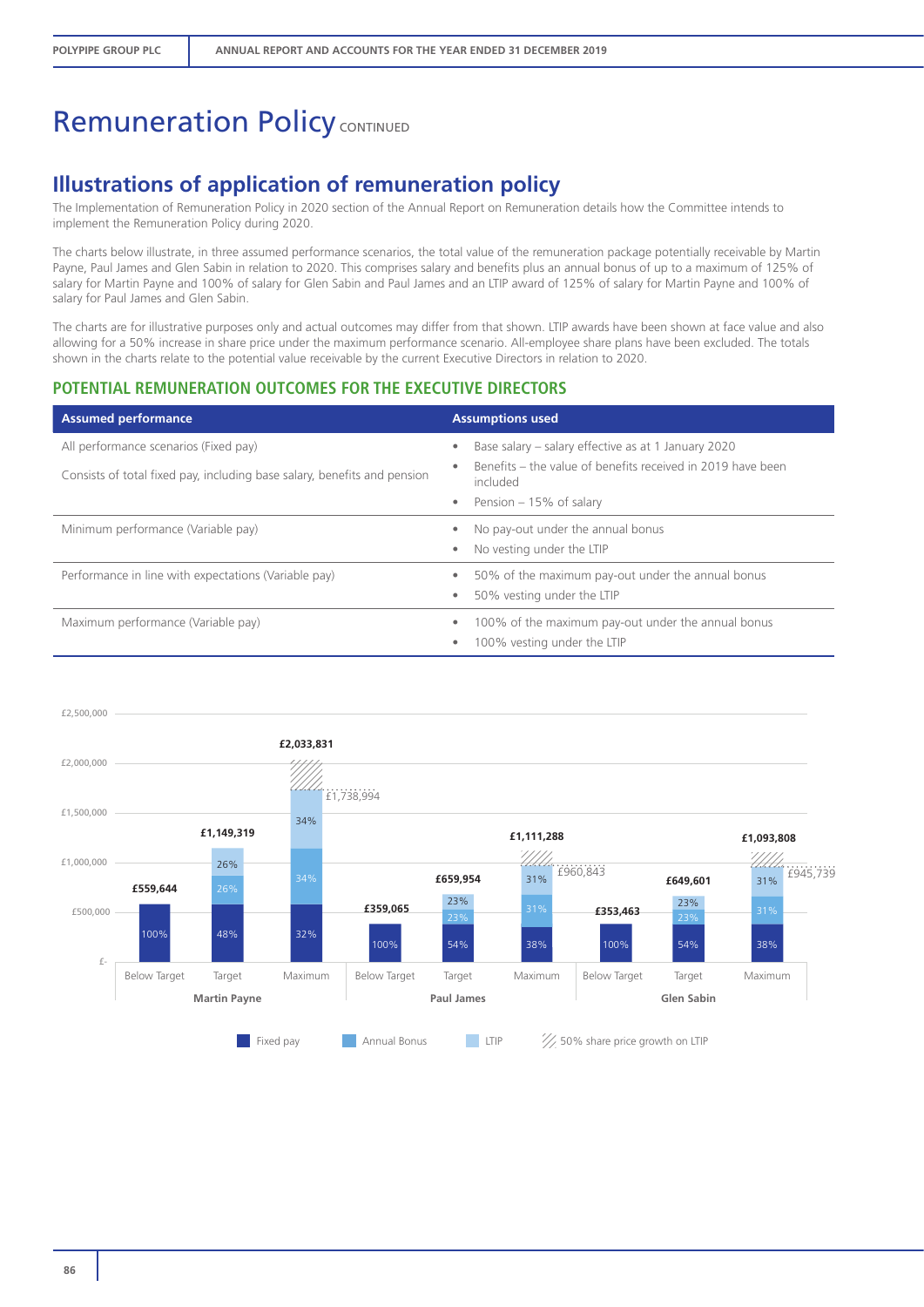### **Approach to recruitment remuneration PRINCIPLES**

In determining remuneration arrangements for new appointments to the Board (including internal promotions), the Committee will apply the following principles:

- The Committee will take into consideration all relevant factors, including the experience of the individual, market data and existing arrangements for other Executive Directors, with a view that any arrangements should be in the best interests of both the Company and our shareholders, without paying more than is necessary.
- Typically, the new appointment will have (or be transitioned onto) the same remuneration structure as the other Executive Directors, in line with the Remuneration Policy.
- Upon appointment, the Committee may consider it appropriate to offer additional remuneration arrangements in order to secure the appointment. In particular, the Committee may consider it appropriate to 'buy out' terms or remuneration arrangements forfeited on leaving a previous employer (discussed below).
- The Committee may provide costs and support if the recruitment requires relocation of the individual.
- Where an Executive Director is an internal promotion, the normal policy of the Company is that any legacy arrangements would be honoured in line with the original terms and conditions. Similarly, if an Executive Director is appointed following the Company's acquisition of or merger with another company, legacy terms and conditions would be honoured.

#### **MAXIMUM LEVEL OF VARIABLE PAY**

The maximum level of variable remuneration which may be granted to new Executive Directors in respect of recruitment shall be limited to the maximum permitted under the Remuneration Policy, namely 325% of their annual salary. This limit excludes any payments or awards that may be made to buy out the Executive Director for terms, awards or other compensation forfeited from their previous employer (discussed below).

#### **BUYOUTS**

To facilitate recruitment, the Committee may make a one-off award to buy out compensation arrangements forfeited on leaving a previous employer. In doing so, the Committee will take account of all relevant factors, including any performance conditions attached to incentive awards, the likelihood of those conditions being met, the proportion of the vesting/performance period remaining and the form of the award (e.g. cash or shares). The overriding principle will be that any buyout award should be of comparable commercial value to the compensation which has been forfeited. However, such buyout awards would only be considered where there is a strong commercial rationale to do so.

#### **COMPONENTS AND APPROACH**

The remuneration package offered to new appointments may include any element within the Remuneration Policy, or any other element which the Committee considers is appropriate given the particular circumstances, with due regard to the best interests of shareholders, subject to the limits on variable pay set out above.

In considering which elements to include, and in determining the approach for all relevant elements, the Committee will take into account a number of different factors, including (but not limited to) market practice, existing arrangements for other Executive Directors and internal relativities. If appropriate, different measures and targets may be applied to a new appointee's annual bonus in their year of joining.

The Committee would seek to structure buyout and variable pay awards on recruitment to be in line with the Company's remuneration framework so far as practical but, if necessary, the Committee may also grant such awards outside of that framework as permitted under Listing Rule 9.4.2 subject to the limits on variable pay set out above. The exact terms of any such awards (e.g. the form of the award, time frame, performance conditions, and leaver provisions) would vary depending upon the specific commercial circumstances.

#### **RECRUITMENT OF NON-EXECUTIVE DIRECTORS**

In the event of the appointment of a new Non-Executive Director, remuneration arrangements will normally be in line with the Remuneration Policy for Non-Executive Directors. However, the Committee (or the Board as appropriate) may include any element within the Remuneration Policy, or any other element which the Committee considers is appropriate given the particular circumstances, with due regard to the best interests of shareholders. In particular, if the Chairman or a Non-Executive Director takes on an executive function on a short-term basis, they would be able to receive any of the standard elements of Executive Director pay.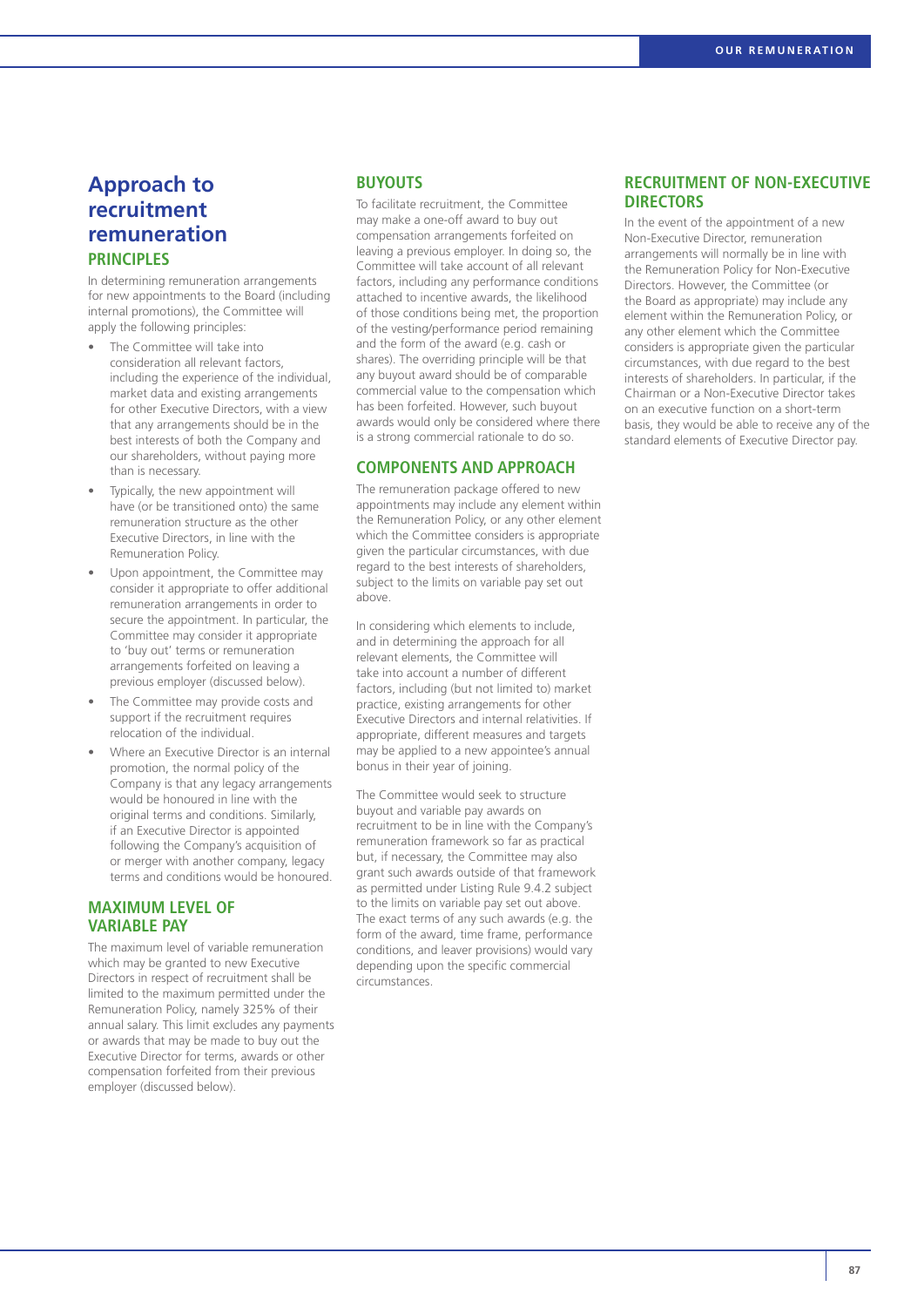### **Service contracts**

Key terms of the current Executive Directors' service agreements and Non-Executive Directors' letters of appointment are summarised in the table below. It is envisaged that any future appointments would have equivalent contractual arrangements unless otherwise stated in this Report.

| <b>Provision</b>           | <b>Policy</b>                                                                                                                                                                                                                                                                                                     |
|----------------------------|-------------------------------------------------------------------------------------------------------------------------------------------------------------------------------------------------------------------------------------------------------------------------------------------------------------------|
| Notice period              | Executive Directors – 12 months' notice by either the Company or the Executive Director.                                                                                                                                                                                                                          |
|                            | Non-Executive Directors – at the Company's discretion, Non-Executive Directors may have a notice period of up to<br>three months.                                                                                                                                                                                 |
| <b>Termination payment</b> | Following the serving of notice by either party, the Company may terminate employment of an Executive Director<br>with immediate effect by paying a sum equal to salary. Executive Directors are not contractually entitled to any<br>bonus for the period of service in the year in which their employment ends. |
|                            | Non-Executive Directors are only entitled to receive any fee accruing in respect of the period up to termination.                                                                                                                                                                                                 |
| <b>Expiry date</b>         | Executive Directors have rolling 12-month notice periods so have no fixed expiry date.                                                                                                                                                                                                                            |
|                            | Non-Executive Directors' letters of appointment have no fixed expiry date.                                                                                                                                                                                                                                        |

In accordance with the Code, each Director will retire annually and put themselves forward for re-election at each AGM of the Company.

All Executive Directors' service agreements and Non-Executive Directors' letters of appointment are available for inspection at the Company's registered office at Broomhouse Lane, Edlington, Doncaster, South Yorkshire, DN12 1ES.

## **Policy on payment for loss of office**

In relation to payments under non-contractual incentive schemes, the Committee would take the following factors into account:

- The Committee may determine that the Executive Director is eligible to receive a bonus in respect of the financial year in which they cease employment. This bonus would usually be time apportioned and may be settled wholly in cash. In determining the level of bonus to be paid, the Committee may, at its discretion, take into account performance up to the date of cessation or over the financial year as a whole based on appropriate performance measures as determined by the Committee.
- The treatment of outstanding share awards is governed by the relevant share plan rules as summarised below.

#### **DEFERRED SHARE BONUS PLAN**

- On cessation of employment, unvested shares will vest in full unless the Committee determines otherwise.
- On a change of control, unvested shares will vest in full.
- If other corporate events occur, such as a demerger, delisting, special dividend, voluntary winding-up or other event which in the opinion of the Committee may affect the current or future value of shares, the Committee will determine whether unvested shares should vest.

#### **LTIP**

- On cessation of employment, unvested awards will lapse unless cessation is as a result of death, ill health, injury, disability, transfer of employing company or business to which an individual's employment relates out of the Group or any other scenario in which the Committee determines at its discretion that good leaver treatment is appropriate (other than circumstances justifying summary dismissal). In these scenarios, unvested awards will usually continue until the normal vesting date unless the Committee determines that the award should vest earlier and will vest to an extent that takes into account the performance condition assessed at the date of vesting and, unless the Committee determines otherwise, to an extent that takes into account the period of time between grant of the award and cessation of employment.
- On a change of control, unvested LTIP awards will vest immediately to an extent that takes into account the performance condition assessed at the change of control and, unless the Committee determines otherwise, to an extent that

takes into account the period of time between grant of the award and the change of control. If other corporate events occur, such as a demerger, delisting, special dividend, voluntary winding-up or other event which in the opinion of the Committee may affect the current or future value of shares, the Committee will determine whether unvested LTIP awards should vest. If they do vest, they will vest immediately to an extent that takes into account the performance condition assessed at the date of the event and, unless the Committee determines otherwise, to an extent that takes into account the period of time between grant of the award and the date of the event.

#### **SHARESAVE PLAN**

• Options become exercisable immediately on death, ceasing employment due to injury, disability, retirement, redundancy, sale of the employing company or business to which an individual's employment relates out of the Group or on a change of control/voluntary windingup of the Company.

The Committee reserves the right to make any other payments in connection with a Director's cessation of office or employment where the payments are made in good faith in discharge of an existing legal obligation (or by way of damages for breach of such an obligation) or by way of a compromise or settlement of any claim arising in connection with the cessation of a Director's office or employment. Any such payments may include but are not limited to paying any fees for outplacement assistance and/or the Director's legal and/or professional advice fees in connection with his/her cessation of office or employment.